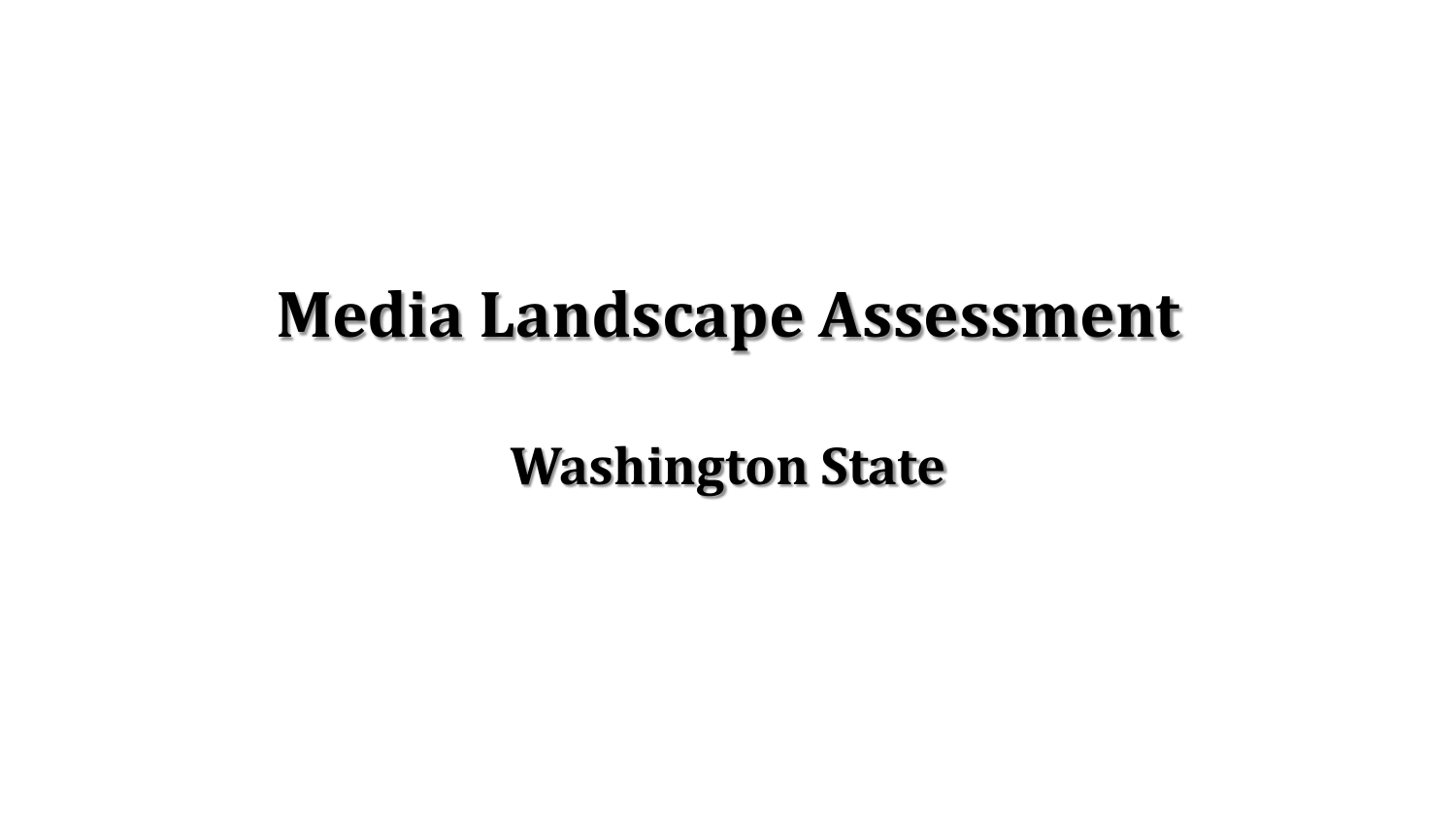## **WASHINGTON MEDIA LANDSCAPE**

| <b>Media Market</b> | <b>Media Market</b>                                                                                                                                                                                                                                                                                                                                                                                                                                                                                                                                                                                                                                                                                                                                                                                                       | <b>Coverage Analysis</b>                                                                                                                                                                                                                                                                                                                                                                                                                                                                                                                                                                                                                                                                            |
|---------------------|---------------------------------------------------------------------------------------------------------------------------------------------------------------------------------------------------------------------------------------------------------------------------------------------------------------------------------------------------------------------------------------------------------------------------------------------------------------------------------------------------------------------------------------------------------------------------------------------------------------------------------------------------------------------------------------------------------------------------------------------------------------------------------------------------------------------------|-----------------------------------------------------------------------------------------------------------------------------------------------------------------------------------------------------------------------------------------------------------------------------------------------------------------------------------------------------------------------------------------------------------------------------------------------------------------------------------------------------------------------------------------------------------------------------------------------------------------------------------------------------------------------------------------------------|
| Olympia             | Small market dominated by Seattle media; Olympian is the<br>$\bullet$<br>daily newspaper; Statewide trade association newsletters and<br>blogs are based in Olympia; Seattle TV dominates market;<br>Limited local TV coverage besides political and government<br>stories<br>Reporters covering other beats have been assigned stories<br>$\bullet$<br>related to COVID and the worldwide civil rights protests<br>Reduced in-depth local reporting; More national wire stories;<br>$\bullet$<br>As newsrooms get reshuffled, opportunities will arise to<br>develop relationships with new reporters or reporters<br>covering new topics                                                                                                                                                                                | Stories about state-level government agency and local<br>community response to COVID-19 along with the ongoing civil<br>rights protests have dominated local media since March. Before<br>that, coverage included national and local business issues and<br>state government activities, including the legislature<br>Industry reporters cover regulatory and policy issues related to<br>the business sector, IT and health care; AI issues have been<br>covered, including the regulation of driverless technology<br>Reporters in the market would be interested in IT solutions for<br>government related to the recent employment fraud and any<br>government regulation of proposed solutions |
| <b>Spokane</b>      | Second-largest city in WA; More content creation than other<br>$\bullet$<br>parts of the state; Strong local readership and interest in local<br>issues; Influential politicians in the area; Spokesman-Review is<br>the daily newspaper; Spokane Journal of Business is influential<br>in the business community; Inlander is a popular alternative<br>weekly<br>Reporters have been covering COVID-19 and its impact on the<br>$\bullet$<br>local community along with the ongoing civil rights protests;<br>business stories have focused on COVID-19 recovery efforts<br>Spokesman-Review stopped its Saturday print edition; TV<br>$\bullet$<br>stations extensively cover local issues, focusing on human<br>interest stories; Plug-and-play content will be very important<br>because newsrooms are stretched thin | Stories about community response to COVID-19 and the ongoing<br>civil rights protests have dominated local media since March.<br>Local business transactions (Amazon fulfillment center, etc.) and<br>local business, government and human interest stories are<br>prevalent in the market                                                                                                                                                                                                                                                                                                                                                                                                          |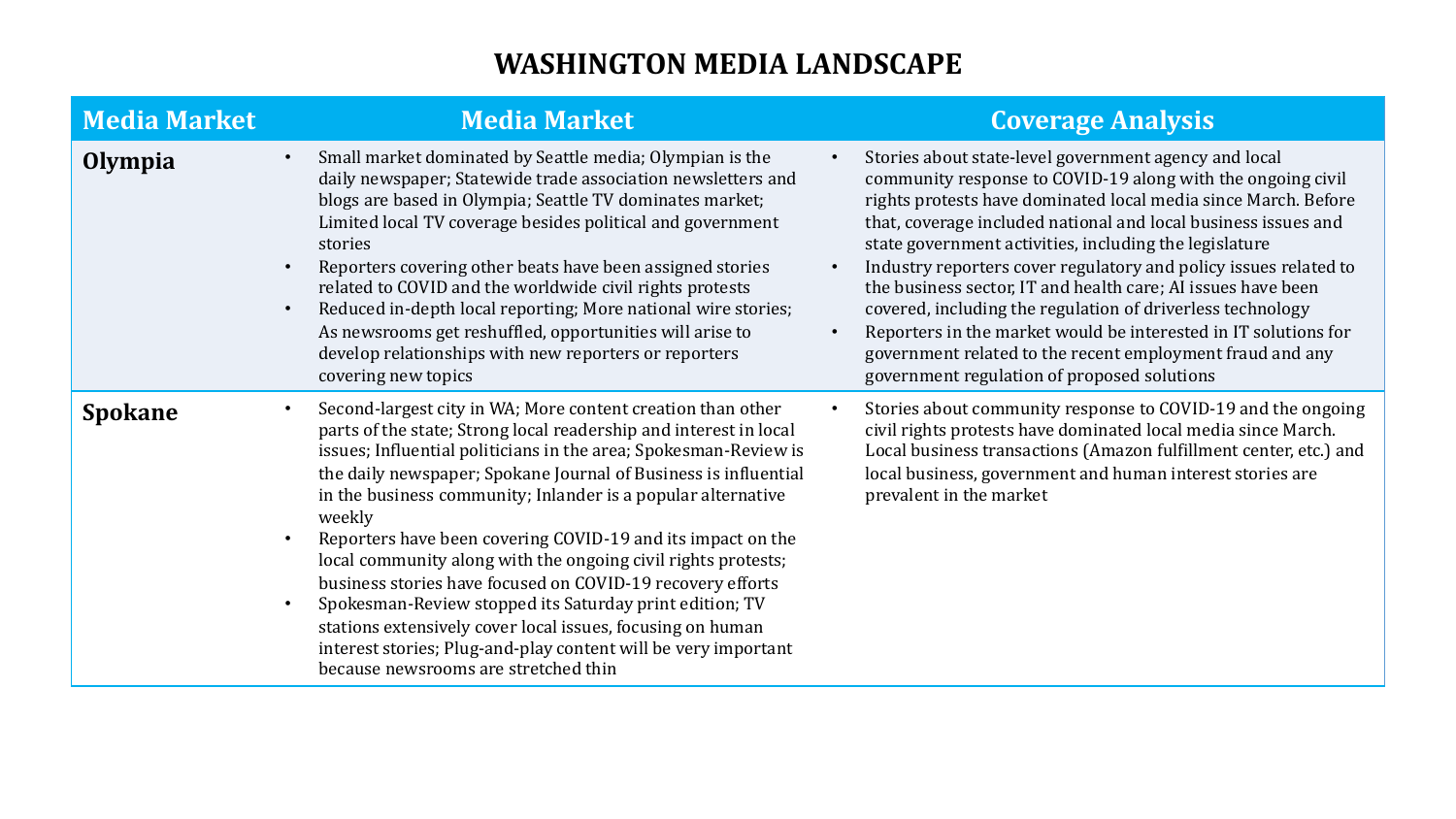# **WASHINGTON MEDIA LANDSCAPE**

| Media Market      | <b>Media Market</b>                                                                                                                                                                                                                                                                                                                                                                                                                                                                                                                                                                                                                                                                                                                                                                                                                           | <b>Coverage Analysis</b>                                                                                                                                                                                                                                                                                                                                                                                                                                                                                                                                                                                                                                                                                                                                                                                                                                                                          |
|-------------------|-----------------------------------------------------------------------------------------------------------------------------------------------------------------------------------------------------------------------------------------------------------------------------------------------------------------------------------------------------------------------------------------------------------------------------------------------------------------------------------------------------------------------------------------------------------------------------------------------------------------------------------------------------------------------------------------------------------------------------------------------------------------------------------------------------------------------------------------------|---------------------------------------------------------------------------------------------------------------------------------------------------------------------------------------------------------------------------------------------------------------------------------------------------------------------------------------------------------------------------------------------------------------------------------------------------------------------------------------------------------------------------------------------------------------------------------------------------------------------------------------------------------------------------------------------------------------------------------------------------------------------------------------------------------------------------------------------------------------------------------------------------|
| <b>Tri-Cities</b> | Three cities (Kennewick, Pasco, Richland); TV DMA is<br>combined with Yakima, WA; Leading newspaper is Tri-City<br>Herald; Tri-Cities Area Journal of Business is influential in the<br>business community; Nearby Hanford nuclear site dominates<br>local procurement and contracting coverage<br>Reporters have been focused on local issues and the local<br>recovery from COVID-19 and the ongoing worldwide civil<br>rights protests; State and national wire coverage featured in<br>local TV and print outlets<br>Tri-City Herald is owned by McClatchy, which recently<br>announced layoffs; TV stations cover local issues, but focus<br>more on human interest stories; As newsrooms move on from<br>COVID-19 coverage, opportunities will arise to develop<br>relationships with new reporters or reporters covering new<br>topics | Developments at the Hanford nuclear site, including federal<br>procurement and contracting issues, are extensively covered by<br>local media; COVID-19 impact and recovery efforts along with<br>ongoing civil rights protests have dominated coverage since<br>March<br>Local reporters indicated that procurement and contracting<br>issues related to Hanford or a major national story (data breach,<br>etc.) could be reported, but only with a local connection<br>IT issues related to government or local job creation would be of<br>interest to local reporters, particularly if the technology is used<br>by or related to local businesses<br>Issues covered going forward will include local COVID recovery<br>efforts and the ongoing civil rights protests; Reporters are finding<br>it difficult to plan and forecast trends in local reporting during<br>this unprecedented time |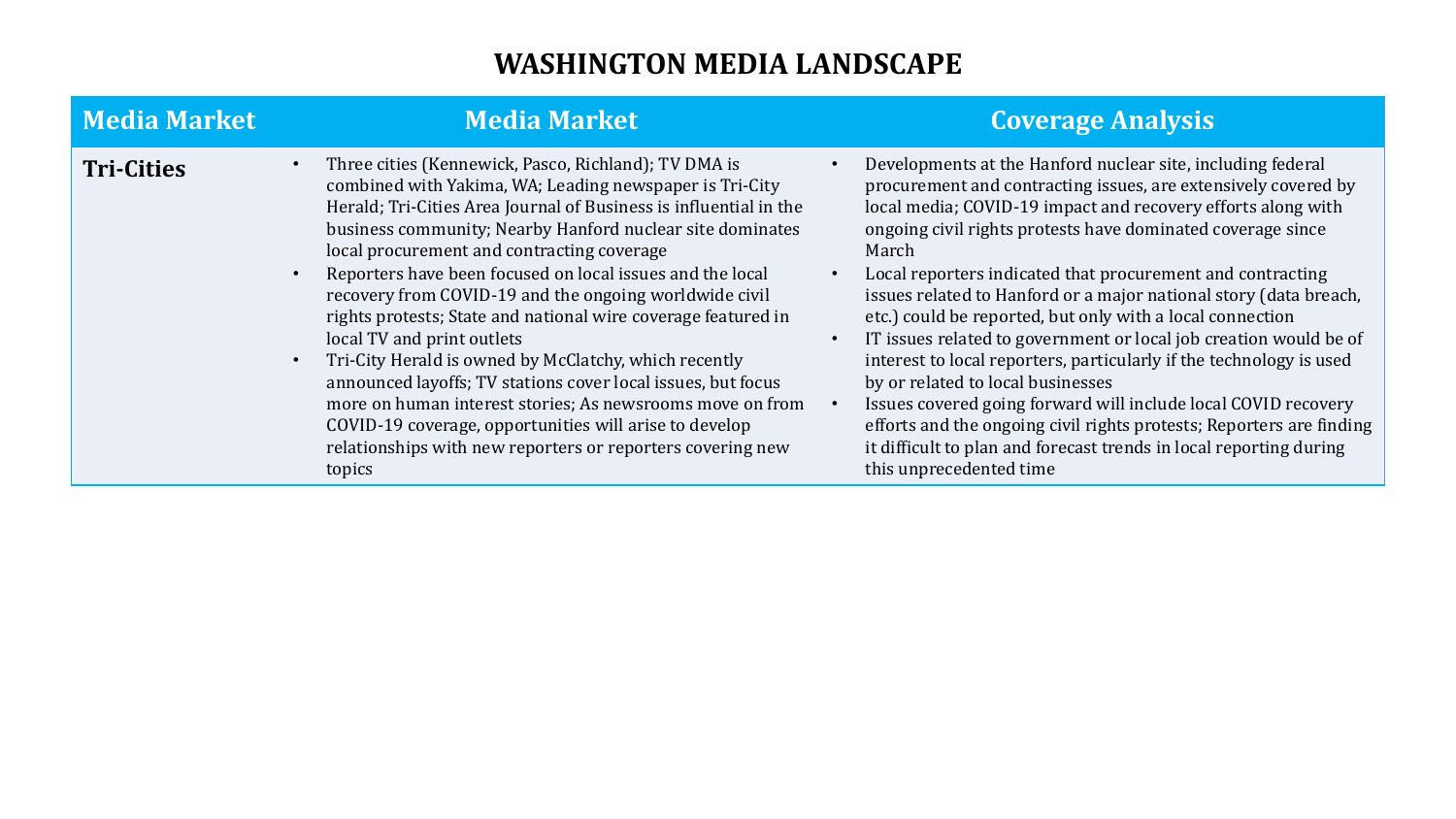#### **WASHINGTON STATE REPORTERS**





7,823 followers UVPM

Olympia bureau reporter (6 years); Breaking news, watchdog reporting; legislature, state government, 

elections/campaigns Government reporter previously at Rapid City Journal, Pacific Northwest Inlander, Casper Star-Tribune, and Watertown

Public Opinion

protects, COVID

spending

Recent focus on civil rights

• Previous focus on business policy, tax, campaign 







• Olympia-based political reporter (16 years); Politics, public policy, legislature. Also hosts TVW's Inside Olympia public affairs program • Previously TV reporter in Seattle (KING-5), Portland (KGW), Boise (KTVB), and Casper, WY (KTBO)

**Austin Jenkins** Olympia Reporter

nw **news** network

Regional Public Journalism

• High-level state government/political coverage, has covered big businesses like Boeing



• Editor and iournalist: Worked at Journal for six months; Previously worked at other outlets in the

• Recent focus on area business transactions, renewable energy development, and real estate development

Motto for the reader: How did they make money, and how can I make money from reading this story? • Outlet covers local business for local business leaders

market

**elens TJ Martinell** Reporter $N/A$ <br>UVPM  $\begin{array}{ccc} 1,596 \\ \hline \end{array}$ followers



N/A

business perspective

• Recent focus on COVID impacts to business and

• Previously, legislative coverage with focus on natural resources, taxes, energy, and transportation

taxes



**Annette Cary** Reporter

**Tri-City Herald** 

- related to Hanford Stories have appeared in dozens of regional papers and trades
- Previously worked for the Nuclear Regulatory Commission
- Recent focus on COVID • Continues to exclusively cover Hanford, nuclear radiation, and hydropower

| $\bullet$ | Recent focus on COVID     |
|-----------|---------------------------|
| $\bullet$ | Continues to exclusively  |
|           | cover Hanford, nuclear    |
|           | radiation, and hydropower |
|           | issues                    |

|           | news |                          |  |
|-----------|------|--------------------------|--|
| $\bullet$ |      | Previously focused on    |  |
|           |      | hyper-local coverage and |  |
|           |      | business real estate     |  |

developments

Recent focus on civil rights protests, COVID, breaking